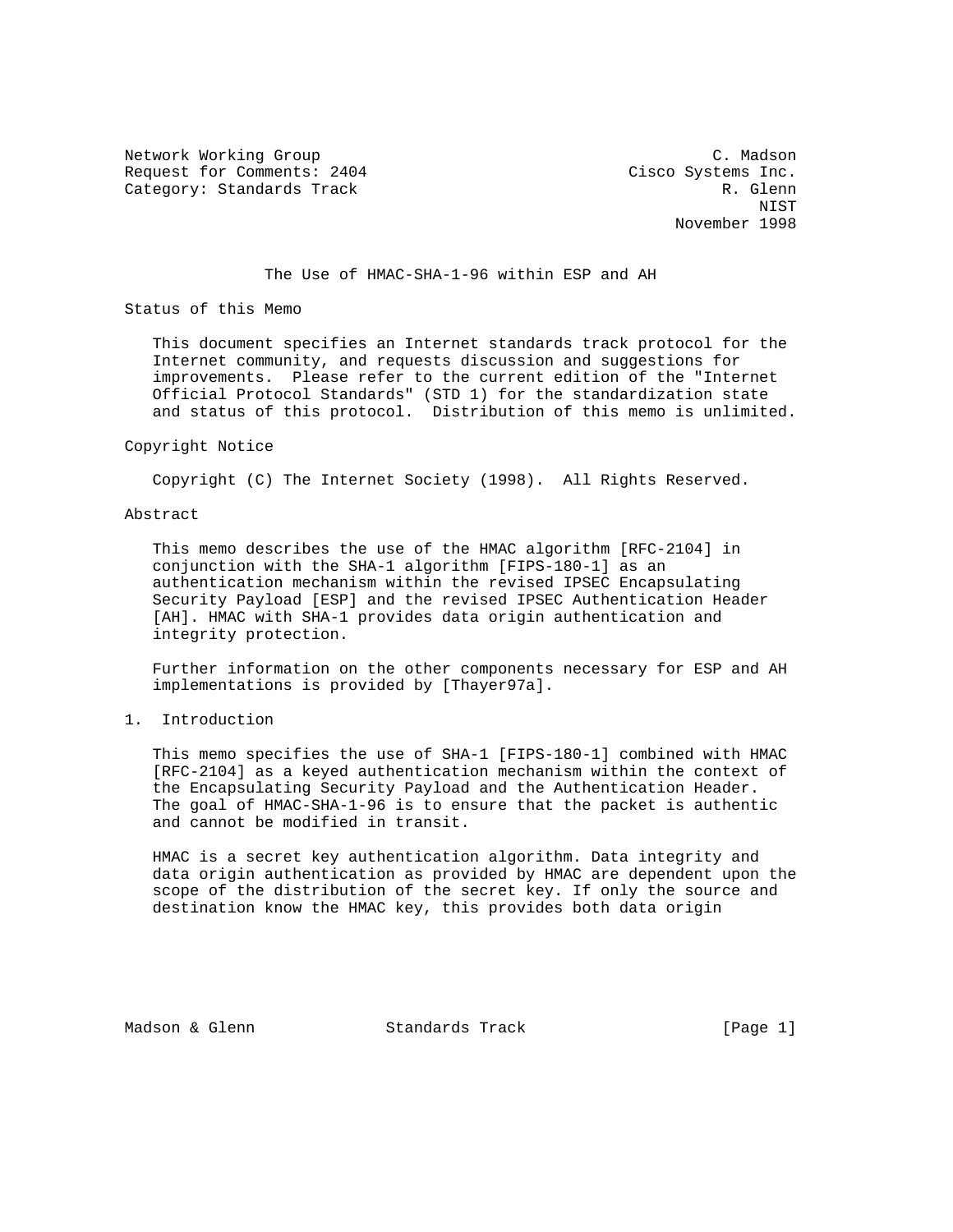authentication and data integrity for packets sent between the two parties; if the HMAC is correct, this proves that it must have been added by the source.

 In this memo, HMAC-SHA-1-96 is used within the context of ESP and AH. For further information on how the various pieces of ESP - including the confidentiality mechanism -- fit together to provide security services, refer to [ESP] and [Thayer97a]. For further information on AH, refer to [AH] and [Thayer97a].

 The key words "MUST", "MUST NOT", "REQUIRED", "SHALL", "SHALL NOT", "SHOULD", "SHOULD NOT", "RECOMMENDED", "MAY", and "OPTIONAL" in this document are to be interpreted as described in [RFC 2119].

#### 2. Algorithm and Mode

 [FIPS-180-1] describes the underlying SHA-1 algorithm, while [RFC- 2104] describes the HMAC algorithm. The HMAC algorithm provides a framework for inserting various hashing algorithms such as SHA-1.

 HMAC-SHA-1-96 operates on 64-byte blocks of data. Padding requirements are specified in [FIPS-180-1] and are part of the SHA-1 algorithm. If you build SHA-1 according to [FIPS-180-1] you do not need to add any additional padding as far as HMAC-SHA-1-96 is concerned. With regard to "implicit packet padding" as defined in [AH] no implicit packet padding is required.

 HMAC-SHA-1-96 produces a 160-bit authenticator value. This 160-bit value can be truncated as described in RFC2104. For use with either ESP or AH, a truncated value using the first 96 bits MUST be supported. Upon sending, the truncated value is stored within the authenticator field. Upon receipt, the entire 160-bit value is computed and the first 96 bits are compared to the value stored in the authenticator field. No other authenticator value lengths are supported by HMAC-SHA-1-96.

 The length of 96 bits was selected because it is the default authenticator length as specified in [AH] and meets the security requirements described in [RFC-2104].

## 2.1 Performance

 [Bellare96a] states that "(HMAC) performance is essentially that of the underlying hash function". As of this writing no detailed performance analysis has been done of SHA-1, HMAC or HMAC combined with SHA-1.

Madson & Glenn Standards Track [Page 2]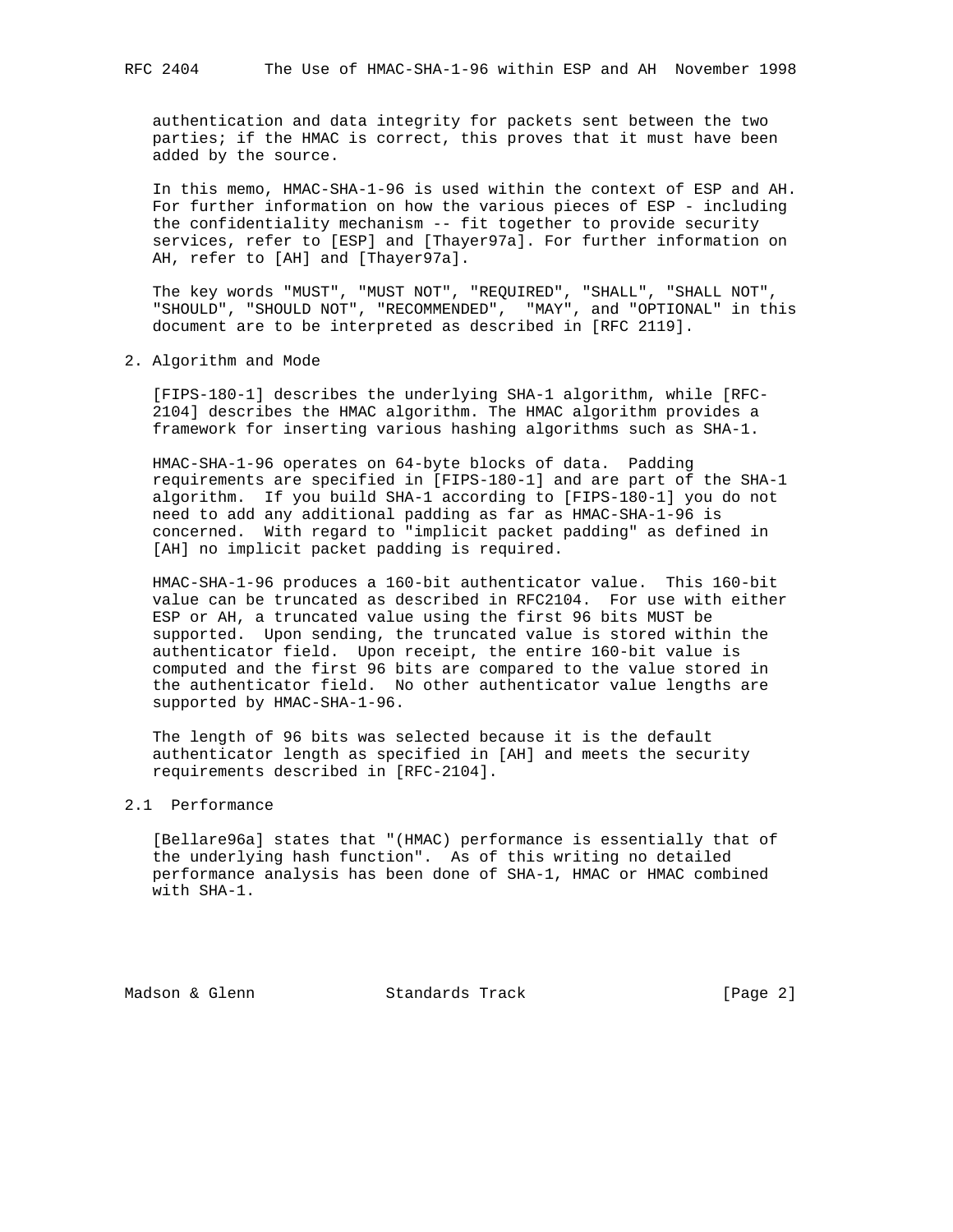[RFC-2104] outlines an implementation modification which can improve per-packet performance without affecting interoperability.

## 3. Keying Material

 HMAC-SHA-1-96 is a secret key algorithm. While no fixed key length is specified in [RFC-2104], for use with either ESP or AH a fixed key length of 160-bits MUST be supported. Key lengths other than 160 bits MUST NOT be supported (i.e. only 160-bit keys are to be used by HMAC-SHA-1-96). A key length of 160-bits was chosen based on the recommendations in [RFC-2104] (i.e. key lengths less than the authenticator length decrease security strength and keys longer than the authenticator length do not significantly increase security strength).

 [RFC-2104] discusses requirements for key material, which includes a discussion on requirements for strong randomness. A strong pseudo random function MUST be used to generate the required 160-bit key.

 At the time of this writing there are no specified weak keys for use with HMAC. This does not mean to imply that weak keys do not exist. If, at some point, a set of weak keys for HMAC are identified, the use of these weak keys must be rejected followed by a request for replacement keys or a newly negotiated Security Association.

 [ARCH] describes the general mechanism for obtaining keying material when multiple keys are required for a single SA (e.g. when an ESP SA requires a key for confidentiality and a key for authentication).

 In order to provide data origin authentication, the key distribution mechanism must ensure that unique keys are allocated and that they are distributed only to the parties participating in the communication.

 [RFC-2104] makes the following recommendation with regard to rekeying. Current attacks do not indicate a specific recommended frequency for key changes as these attacks are practically infeasible. However, periodic key refreshment is a fundamental security practice that helps against potential weaknesses of the function and keys, reduces the information avaliable to a cryptanalyst, and limits the damage of an exposed key.

4. Interaction with the ESP Cipher Mechanism

 As of this writing, there are no known issues which preclude the use of the HMAC-SHA-1-96 algorithm with any specific cipher algorithm.

Madson & Glenn Standards Track [Page 3]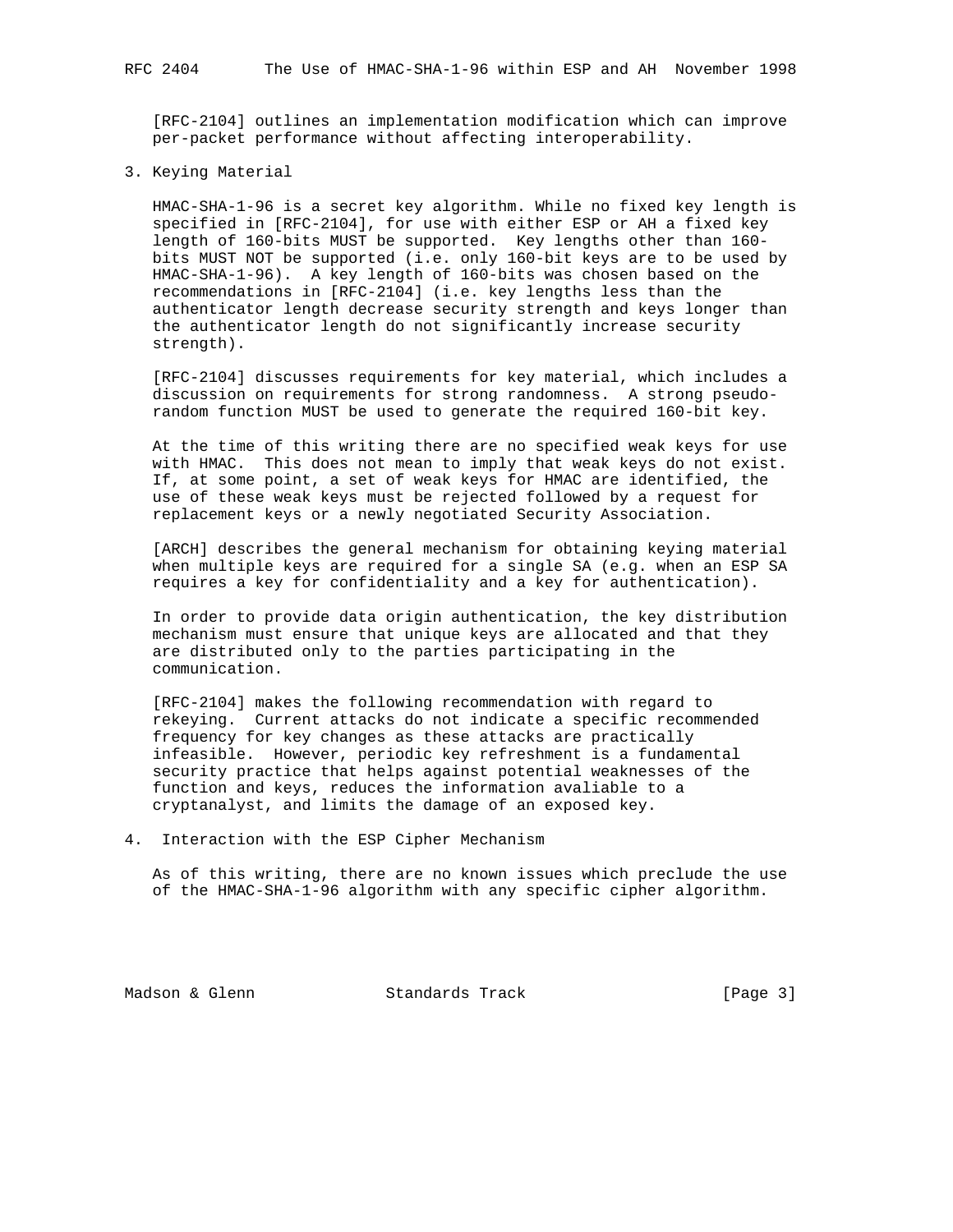### 5. Security Considerations

 The security provided by HMAC-SHA-1-96 is based upon the strength of HMAC, and to a lesser degree, the strength of SHA-1. At the time of this writing there are no practical cryptographic attacks against  $HMAC-SHA-1-96$ .

 [RFC-2104] states that for "minimally reasonable hash functions" the "birthday attack" is impractical. For a 64-byte block hash such as HMAC-SHA-1-96, an attack involving the successful processing of 2\*\*80 blocks would be infeasible unless it were discovered that the underlying hash had collisions after processing 2\*\*30 blocks. A hash with such weak collision-resistance characteristics would generally be considered to be unusable.

 It is also important to consider that while SHA-1 was never developed to be used as a keyed hash algorithm, HMAC had that criteria from the onset.

 [RFC-2104] also discusses the potential additional security which is provided by the truncation of the resulting hash. Specifications which include HMAC are strongly encouraged to perform this hash truncation.

 As [RFC-2104] provides a framework for incorporating various hash algorithms with HMAC, it is possible to replace SHA-1 with other algorithms such as MD5. [RFC-2104] contains a detailed discussion on the strengths and weaknesses of HMAC algorithms.

 As is true with any cryptographic algorithm, part of its strength lies in the correctness of the algorithm implementation, the security of the key management mechanism and its implementation, the strength of the associated secret key, and upon the correctness of the implementation in all of the participating systems. [RFC-2202] contains test vectors and example code to assist in verifying the correctness of HMAC-SHA-1-96 code.

6. Acknowledgments

 This document is derived in part from previous works by Jim Hughes, those people that worked with Jim on the combined DES/CBC+HMAC-MD5 ESP transforms, the ANX bakeoff participants, and the members of the IPsec working group.

 We would also like to thank Hugo Krawczyk for his comments and recommendations regarding some of the cryptographic specific text in this document.

Madson & Glenn Standards Track [Page 4]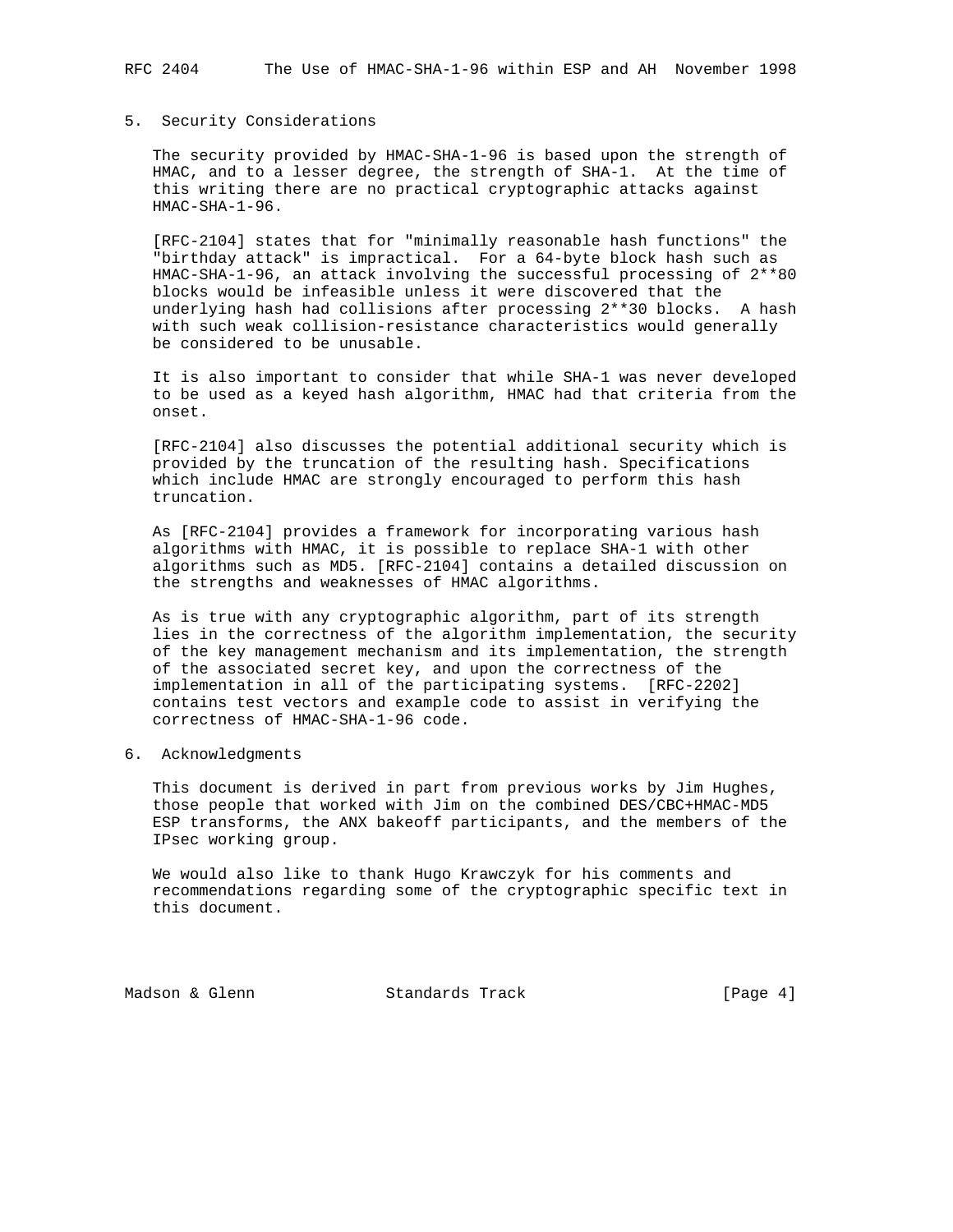# 7. References

- [FIPS-180-1] NIST, FIPS PUB 180-1: Secure Hash Standard, April 1995. http://csrc.nist.gov/fips/fip180-1.txt (ascii) http://csrc.nist.gov/fips/fip180-1.ps (postscript)
- [RFC-2104] Krawczyk, H., Bellare, M. and R. Canetti, "HMAC: Keyed- Hashing for Message Authentication", RFC 2104, February 1997.
- [Bellare96a] Bellare, M., Canetti, R., and H. Krawczyk, "Keying Hash Functions for Message Authentication", Advances in Cryptography, Crypto96 Proceeding, June 1996.
- [ARCH] Kent, S., and R. Atkinson, "Security Architecture for the Internet Protocol", RFC 2401, November 1998.
- [ESP] Kent, S., and R. Atkinson, "IP Encapsulating Security Payload", RFC 2406, November 1998.
- [AH] Kent, S., and R. Atkinson, "IP Authentication Header", RFC 2402, November 1998.
- [Thayer97a] Thayer, R., Doraswamy, N., and R. Glenn, "IP Security Document Roadmap", RFC 2411, November 1998.
- [RFC-2202] Cheng, P., and R. Glenn, "Test Cases for HMAC-MD5 and HMAC-SHA-1", RFC 2202, March 1997.
- [RFC-2119] Bradner, S., "Key words for use in RFCs to Indicate Requirement Levels", BCP 14, RFC 2119, March 1997.
- 8. Editors' Address

 Cheryl Madson Cisco Systems, Inc.

EMail: cmadson@cisco.com

 Rob Glenn NIST

EMail: rob.glenn@nist.gov

Madson & Glenn Standards Track [Page 5]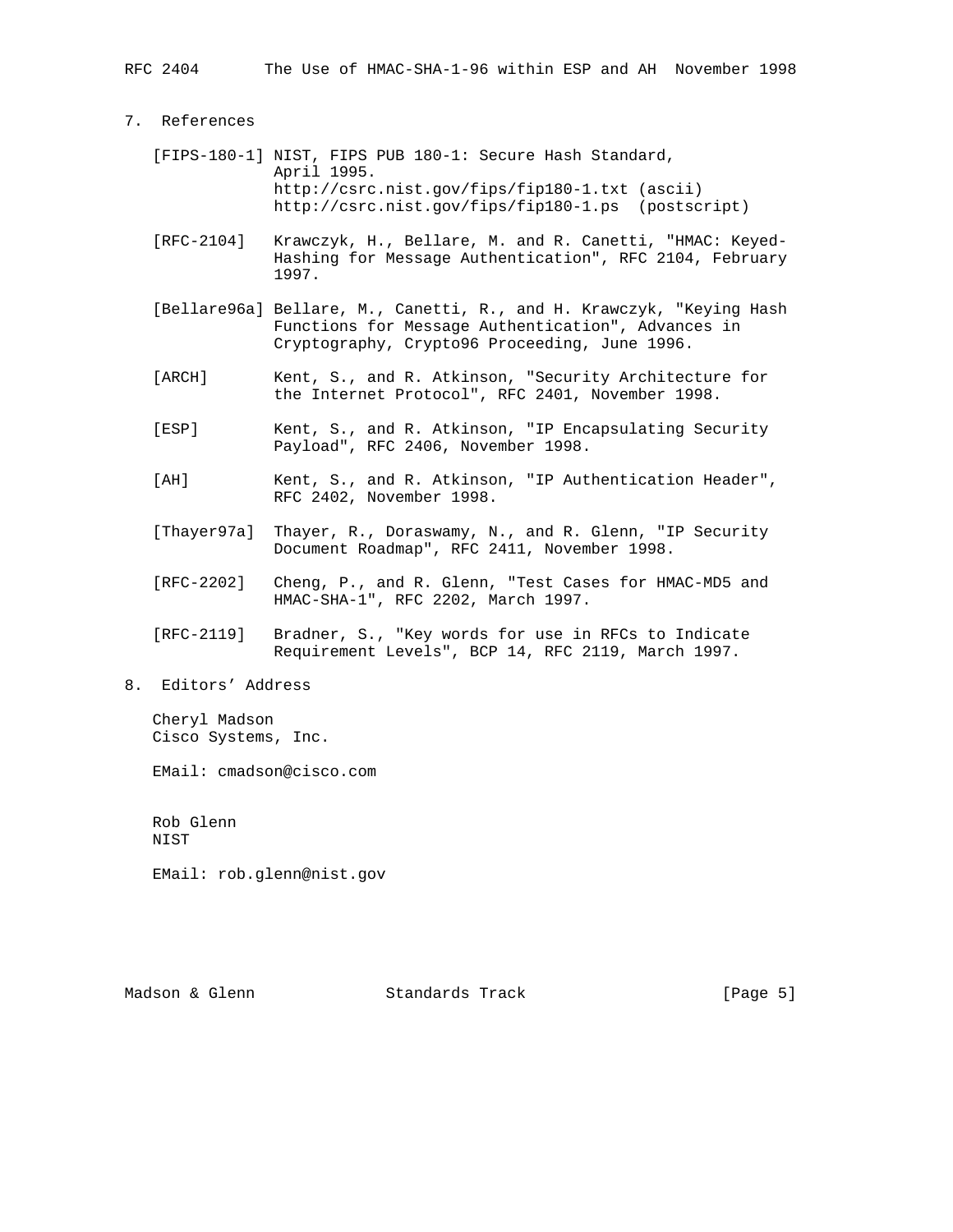The IPsec working group can be contacted through the chairs:

 Robert Moskowitz ICSA

EMail: rgm@icsa.net

 Ted T'so Massachusetts Institute of Technology

EMail: tytso@mit.edu

Madson & Glenn Standards Track [Page 6]